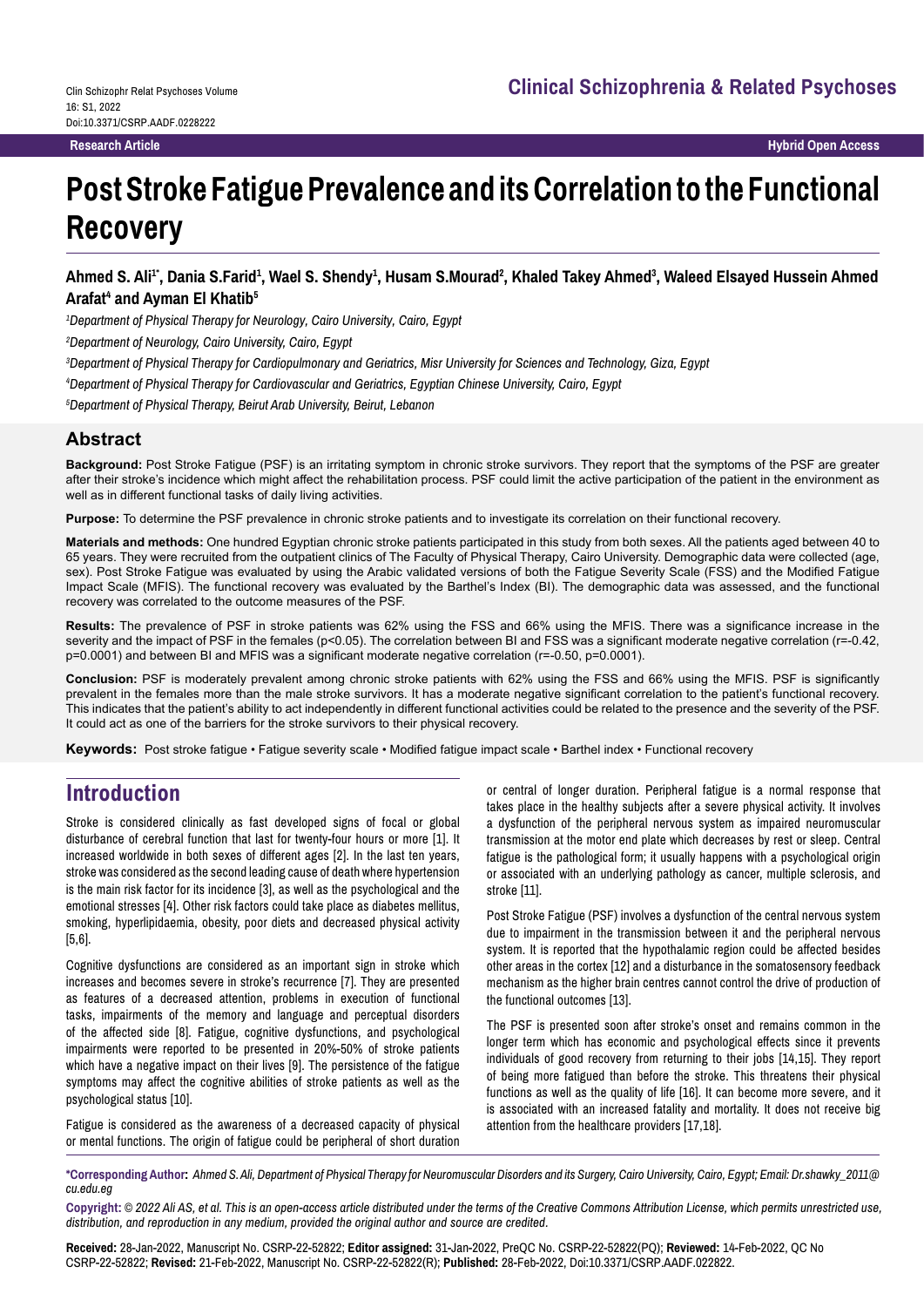It is recommended that further research needed to understand its time course, associations [19], etiology and pathogenesis to manage its symptoms [20]. The main domains and characteristics of PSF remain poorly investigated through the literature [21,22]. The information available to target both the etiology and the pathogenesis are limited [21,23].

## **Materials and Methods**

#### **Subjects**

One hundred and forty patients met the inclusion criteria of the study. One patient refused to participate in the study. Five patients had visual impairments. Five patients were not medically stable (active cancers, history of seizures). Ten patients had an inflammatory disease (severe arthritis), and nineteen patients were excluded for cognitive problems using the Arabic validated version of the Mini Mental Status Examination Scale (MMSE). Total patients recruited in the study were one hundred patients; the flow chart of the recruited patients is described in Figure 1.





#### **Inclusion criteria**

Chronic ischemic stroke, age of the recruited patients ranged from 40 and 65 years, duration of stroke was six months or more, ambulant patients, medically stable patients, patients could follow the oral commands and were free from any secondary complications such musculoskeletal or neuromuscular disorders. The patients were recruited from the outpatient clinic of the Faculty of Physical Therapy, Cairo University after being diagnosed by a neurologist and confirmed by a Computed Topography Scan (C.T scan). The study was conducted in outpatient clinic of The Faculty of Physical Therapy, Cairo University from July 2019 till January 2020 and was granted the approval of the Research Ethical Committee of the Faculty of Physical Therapy–Cairo University (Approval NO: P.T.REC/012/002154).

#### **Exclusion criteria**

Pregnant patients, patients with cognitive dysfunctions or having inflammatory or infectious diseases, patients with other neurological deficits or orthopaedics abnormalities such as contractures, neuropathies, myopathies, fractures, trauma, or deformities and patients with history of seizures, cardiovascular

#### **Procedures**

The study design was cross sectional study. The primary outcomes recorded were as follows: Arabic validated versions of both Fatigue Severity Scale (FSS) (24) Modified Fatigue Impact Scale (MFIS) (25) were recorded to assess Post Stroke Fatigue (PSF) and Barthel Index (BI) used to assess functional recovery post stroke [24,25].

The FSS is a nine-item questionnaire that only detects the severity of the fatigue [26,27], while the MFIS has twenty-one items of three domains which are physical functioning (nine items), cognitive functioning (ten items), and psychosocial functioning (two items) which were selected by the National Multiple Sclerosis Society Council [28,29]. Barthel Index (BI) measures the individual's performance in 10 different and selected functions of activities of daily living. The values assigned to each item in the BI are based on the amount of physical assistance required to perform the task. The items are summed to give a score that ranges from 0 to 100 that indicated the level of independency.

Each subject was asked to sign a form of consent after their approval to join this study after receiving all the information about the aims of this study, procedures, privacy, the use of the data taken and their rights to withdraw from the study whenever they want. The whole procedures of the study were explained to each patient. A clinical assessment was done from each patient and included the muscle tone, the muscle power, the balance, superficial and deep sensations, and reflexes. The demographic data: age and the sex as the independent variables were recorded as the baseline data and were correlated to the outcome variables. The Arabic validated version of Mini-Mental State Examination was used in this study to exclude the chronic stroke patients with cognitive impairments to avoid mental fatigue.

For assessment of post stroke fatigue, each patient had a copied sample to be filled of each scale. Each item was read carefully to the patient. The method of scoring of the FSS is recorded by calculating the mean score of each item. The mean score of 4 or more revealed post stroke fatigue. The total score of the MFIS ranges from 0 to 84. A total score of 38 was the cut off to discriminate fatigued from non-fatigued individuals.

For assessment of functional recovery post stroke, Barthel Index was recorded for each patient. Barthel Index consists of 10 components which are chair and bed transfers, ambulation and wheelchair ambulation, stair climbing, toilet transfers, bowel control, bladder control, dressing grooming and feeding. Each component has 5 items to describe the level of function and participation.

A total BI score of 0-20 suggests total dependence, 21-60 severe dependence, 61-90 moderate dependence and 91-99 slight dependence and 100 severe dependence. The therapist in charge, one of the authors, an MSc in physical therapy for neuromuscular disorders and expert in stroke evaluation and rehabilitation.

#### **Statistical analysis**

The statistical analysis was conducted by using statistical SPSS Package program version 20 for Windows (SPSS, Inc., Chicago, IL). Numerical data descriptive statistics including the mean and standard deviation for age, FSS, MFIS, and BI. Categorical data descriptive statistics including the number and percentage for gender, FSS, MFIS, and BI. Chi-square test to compare the relation between gender with FSS, MFIS, and BI. Spearman rank correlation coefficient was used for relation between BI with FSS and MFIS. All statistical analyses were significant at 0.05 level of probability ( $P \le 0.05$ ).

## **Results**

The total number of patients recruited were 100 patients of age group of 40 to 65 year (n=100). The total number of the females were 28 patients (n=28) and the total number of the males were 72 (n=72) patients. The mean age of the total patients was 56.42 and the standard deviation (SD) was 6.16. By evaluating the mean of the FSS, MFIS and the BI in the whole study group, it was revealed to be 38.78, 49.21 and 83.91 respectively. The SD was revealed to be 15.06,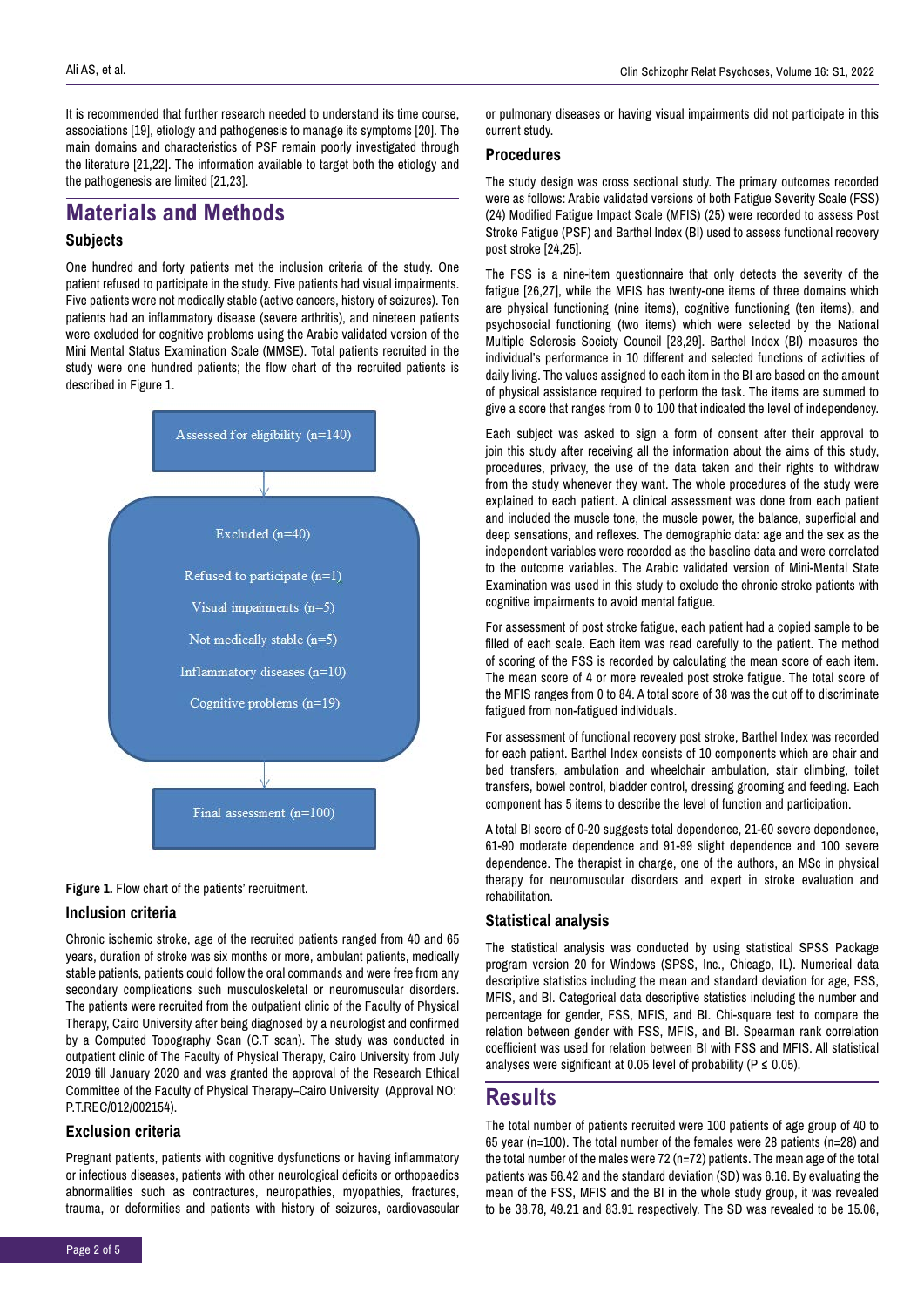21.23 and 14.75 respectively. The functional disability distribution by Barthel Index (BI) score in the study group revealed that 10 (10.00%) subjects had severe dependence, 48 (48.00%) moderate dependence, 34 (34.00%) slight dependence, and 8 (8.00%) independent.

The statistical analysis by Chi-square test (X2-test) revealed that there was significantly difference (P=0.033; P<0.05) between the prevalence of post stroke fatigue of FSS and gender. So, the prevalence of post stroke fatigue in stroke patients increased in females (78.60%) compared to males (55.60%) within study group and revealed that there was significantly difference (P=0.035; P<0.05) between the prevalence of post stroke fatigue of MFIS and gender. So, the prevalence of post stroke fatigue in stroke patients increased in females (82.10%) compared to males (59.70%) within study group.

The prevalence of PSF according to FSS and MFIS in study group (Table 1), the prevalence of PSF distribution between females and males in study group and the correlation between BI with FSS and MFIS (Tables 2 and 3).

**Table 1.** The prevalence of PSF in stroke patients according to FSS and MFIS in the study.

| Scale                    | Fatigue                                | Number (%)  | Mean $\pm$ SD        | 95% CI      |
|--------------------------|----------------------------------------|-------------|----------------------|-------------|
| $FSS(n=100)$             | Fatigued<br>( > 36)                    | 62 (62.00%) | $48.60 \pm 8.25$     | 46.50-50.69 |
|                          | Non fatigued<br>(36)                   | 38 (38.00%) |                      |             |
| <b>MFIS</b><br>$(n=100)$ | Significant<br>impact ( > 38)          | 66 (66.00%) |                      | 58.61-65.68 |
|                          | Non-<br>significant<br>$impact (<<38)$ | 34 (34.00%) | $62.15 \pm$<br>11.54 |             |

**Table 2.** The prevalence of PSF distribution between females and males in study group.

|                                    | <b>FSS</b>        |                        | <b>MFIS</b>         |                        |
|------------------------------------|-------------------|------------------------|---------------------|------------------------|
| Gender                             | Fatigued<br>(>36) | Non-fatigued<br>(< 36) | Fatigued<br>( > 38) | Non-fatigued<br>(< 38) |
| <b>Females</b><br>$(n=28)$         | 22 (78.60%)       | 6(21.40%)              | 23 (82.10%)         | 5 (17.90%)             |
| Males $(n=72)$                     | 40 (55.60%)       | 32 (44.40%)            | 43 (59.70%)         | 29 (40.30%)            |
| Chi-square<br>value (X2-<br>value) | 4.533             | 4.516                  | pact                | pact                   |
| P-value                            | 0.033             | 0.035                  | pact                | pact                   |
| Significance<br>(P<0.05)           | S                 | S                      | pact                | pact                   |

**Table 3.** The correlation between BI with FSS and MFIS.

| Item                                                                                          | Fatigue<br>measurement |         | P-value | Significance |  |  |
|-----------------------------------------------------------------------------------------------|------------------------|---------|---------|--------------|--|--|
| Barthel<br>Index (BI)                                                                         | FSS                    | $-0.42$ | 0.0001  |              |  |  |
|                                                                                               | <b>MFIS</b>            | $-0.50$ | 0.0001  | S            |  |  |
| Note: r: Spearman rank correlation coefficient, P-value: Probability value,<br>S: Significant |                        |         |         |              |  |  |

The correlation between the FSS and the BI was revealed to be a moderate negative correlation where r=-0.42 as described in Figure 2. The correlation between the MFIS and the BI was also revealed to be a moderate negative correlation where r=-0.50 as described in Figure 3.



**Figure 2.** Correlation between the Fatigue Severity Scale (FSS) and Barthel Index (BI) in the study group.



**Figure 3.** Correlation between the Modified Fatigue Impact scale (MFIS) and Barthel Index (BI) in the study group.

#### **Discussion**

The results of this study revealed that the PSF was prevalent among chronic stroke patients with 62% by using the FSS and 66% by using the MFIS. Using more than one scale to assess different domains of the PSF is recommended to avoid bias [30]. There was a significant increase in the severity and the impact of the post stroke fatigue in the females compared with that in the males. The correlation between the PSF and the functional recovery was moderate negative correlation.

The results of the current study agreed with the systematic reviews by Ponchel [31], and Hinkle et al. [32], who justified that the PSF was more frequent in the females due to having more psychological disturbances as depression and anxiety. These disturbances are correlated directly with the PSF symptoms [33].

The results of the current study come with an agreement with Schepers et al. [34], who proved that PSF was prevalent in their sample recruited. It was prevalent at six months and twelve months in 64.1%, and 69.5% respectively with more significant impact on the females which concluded that the PSF is a time dependent factor.

The results of the current study come with an agreement with a review by Nadarajah and Goh [23], who proved that the PSF has a prevalence rates that could reach up to 70% among chronic stroke patients. It was also reported that the severity of the PSF had a significant correlation with the rates of the physical recovery.

The studies done by Vincent-onabajo and Adamu come with an agreement with the current study [35]. They reported that the PSF is prevalent among chronic stroke survivors in their study group which recommended the rehabilitation team to have both awareness and education to address the PSF symptoms in the chronic stroke patients to encourage for more patient participation in the rehabilitation programs.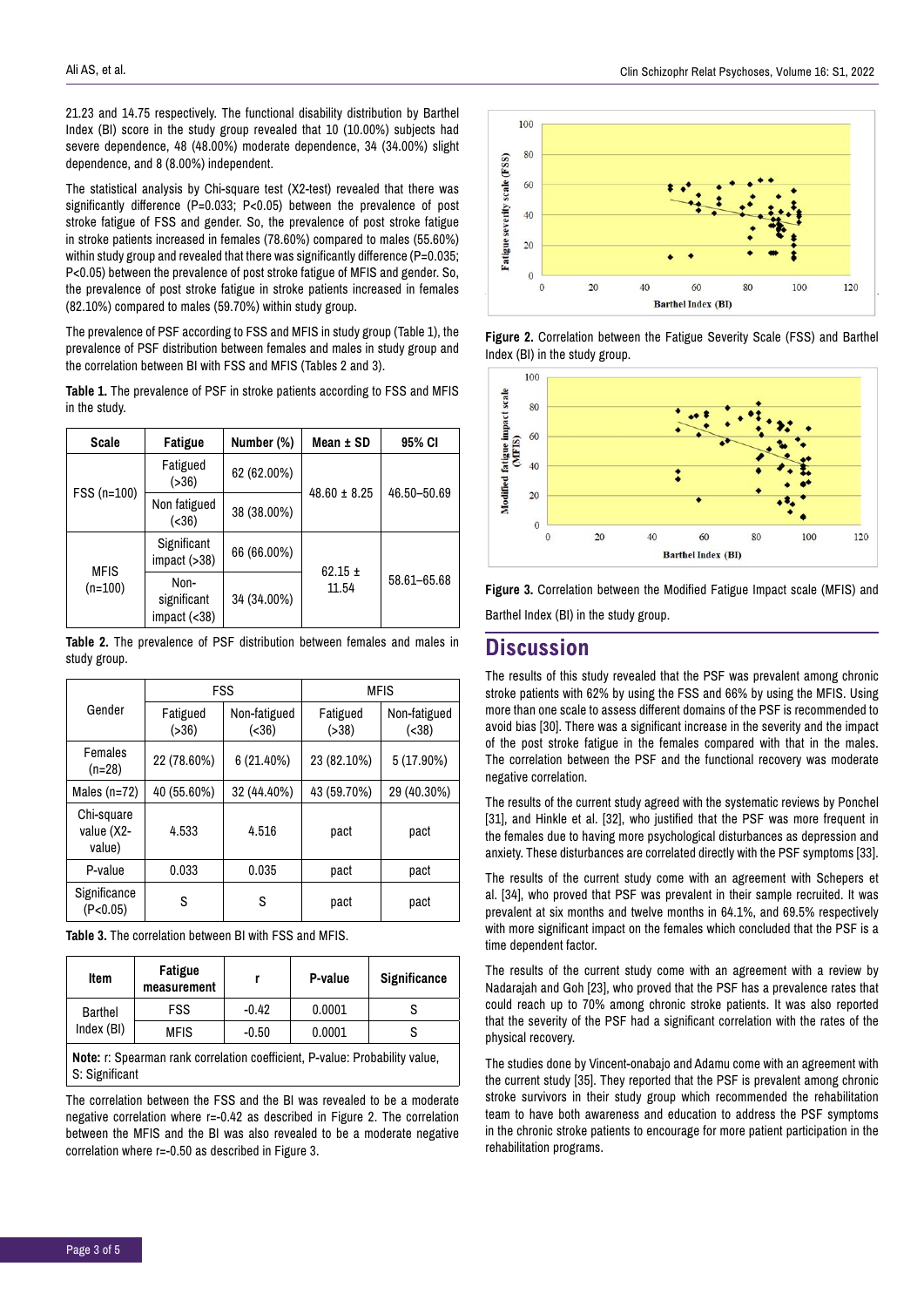The current study comes with an agreement with Duncan et al. who reported that the prevalence rates were 66% at six months and 64% at twelve months since stroke's incidence with a significant negative correlation between the PSF and the domains of the functional activity [36].

The results of the current study proved that there was a moderate negative correlation between the central fatigue and the functional recovery which come with an agreement to a review performed by Staub and Bogousslavsky [37]. They suggested that the post stroke fatigue affected the functional abilities. They confirmed that the there was a significant correlation between post stroke fatigue and brainstem and thalamic lesions. This suggests that fatigue may be linked to the interruption of neural networks involved in tonic attention, such as the reticular activating system and would affect the rates of the functional recovery. It was justified that the post stroke fatigue might present with activities that needs a sustained effort.

The current study comes with a disagreement to Appelros [38], who reported that there was no significant association between the sex and the PSF. It was justified that the non-medically stable patients of higher risks as heart diseases and pulmonary diseases were not excluded.

The current study comes with a disagreement to Park et al. who reported that the PSF was prevalent by 30% in chronic stroke patients [39]. It was justified that there were no significant association between it and the functional recovery and the activities of daily living. This was justified by the combination of an organic brain lesion and the inappropriate coping with a new life situation after the stroke leading to PSF.

The results of the current study come with a disagreement to Snaphaan et al. who suggested that the PSF is prevalent by 33% after eighteen months of follow up without functional impairments measured by Barthel Index and Modified Rankin Scale [40]. It is justified that the age was not controlled in the study group and recruiting many young stroke survivors affected the results.

The results of the current study come with a disagreement with Sarfo et al. who reported the prevalence of PSF to be 58.9% at three months and declined to 23.6% at the chronic stage measured during the ninth month since stroke's incidence [41]. This indicated that it is not highly prevalent in the chronic stage. Another studies performed by Becker et al. and Graber et al. indicated the low prevalence rates in the chronic stage [42,43]. The limitation of these studies is the recruitment of small sample sizes.

### **Conclusion**

It was concluded that the PSF is moderately prevalent among chronic stroke patients. The PSF is significantly prevalent in the females more than the male stroke survivors. The PSF has a moderate negative significant correlation to the patient's functional recovery. The results of the current study proved that the PSF symptoms may exist in patients with good participation in their ADLs. This also could suggest engaging easier and less complicated functional activities during the rehabilitation sessions to help the patients actively participate in the environment and reach the functional independency.

#### **Limitations**

The limitation of the current study was the lack of translated Arabic validated versions to measure and evaluate the PSF symptoms. There were only two scales translated to Arabic were found in the literature and were used in this study. The availability of more scales would enable us to understand the fatigue symptoms in the Arabic speaking cultures.

## **Funding**

This study was not funded by any source.

# **Declaration of Competing Interest**

The authors declare no conflict of interest.

## **Acknowledgement**

Authors would like to acknowledge all stroke patients participating in the study.

## **References**

- 1. Abbott, Anne L., Mauro Silvestrini, Raffi Topakian and Jonathan Golledge, et al. ["Optimizing the Definitions of Stroke, Transient Ischemic Attack, and](https://www.frontiersin.org/articles/10.3389/fneur.2017.00537/full)  [Infarction for Research and Application in Clinical Practice."](https://www.frontiersin.org/articles/10.3389/fneur.2017.00537/full) *Front Neurol*  8 (2017): 537.
- 2. Feigin, Valery L., Mohammad H. Forouzanfar, Rita Krishnamurthi and George A. Mensah, et al. ["Global and Regional Burden of Stroke During](https://www.thelancet.com/journals/lancet/article/PIIS0140-6736(13)61953-4/fulltext)  [1990–2010: Findings from the Global Burden of Disease Study 2010."](https://www.thelancet.com/journals/lancet/article/PIIS0140-6736(13)61953-4/fulltext)  *Lancet* 383 (2014): 245-55.
- 3. Pistoia, Francesca, Simona Sacco, Diana Degan and Cindy Tiseo, et al. ["Hypertension and Stroke: Epidemiological Aspects and Clinical](https://link.springer.com/article/10.1007/s40292-015-0115-2)  [Evaluation."](https://link.springer.com/article/10.1007/s40292-015-0115-2) *High Blood Press Cardiovasc Prev* 23 (2016): 9-18.
- 4. Kotlęga, Dariusz, Monika Gołąb-Janowska, Marta Masztalewicz and Sylwester Ciećwież, et al. ["The Emotional Stress and Risk of Ischemic](https://www.sciencedirect.com/science/article/abs/pii/S0028384316300020?via%3Dihub)  [Stroke."](https://www.sciencedirect.com/science/article/abs/pii/S0028384316300020?via%3Dihub) *Neurol Neurochir Pol* 50 (2016): 265-70.
- 5. Guzik, Amy, and Cheryl Bushnell. ["Stroke Epidemiology and Risk Factor](https://journals.lww.com/continuum/Abstract/2017/02000/Stroke_Epidemiology_and_Risk_Factor_Management.7.aspx)  [Management."](https://journals.lww.com/continuum/Abstract/2017/02000/Stroke_Epidemiology_and_Risk_Factor_Management.7.aspx) *Continuum* (Minneap Minn) 23 (2017): 15-39.
- 6. Benjamin, Emelia J., Salim S. Virani, Clifton W. Callaway and Alanna M. Chamberlain, et al[. "Heart Disease and Stroke Statistics—2018 Update:](https://www.ahajournals.org/doi/10.1161/CIR.0000000000000558)  [A Report from the American Heart Association."](https://www.ahajournals.org/doi/10.1161/CIR.0000000000000558) *Circulation* 137 (2018): e67-e492.
- 7. Coco, Daniele Lo, Gianluca Lopez and Salvatore Corrao. ["Cognitive](https://www.dovepress.com/cognitive-impairment-and-stroke-in-elderly-patients-peer-reviewed-fulltext-article-VHRM)  [Impairment and Stroke in Elderly Patients."](https://www.dovepress.com/cognitive-impairment-and-stroke-in-elderly-patients-peer-reviewed-fulltext-article-VHRM) *Vasc Health Risk Manag* 12 (2016): 105-16.
- 8. Jokinen, H., S. Melkas, R. Ylikoski and T. Pohjasvaara, et al. "Post [stroke Cognitive Impairment is Common Even after Successful Clinical](https://onlinelibrary.wiley.com/doi/10.1111/ene.12743)  [Recovery."](https://onlinelibrary.wiley.com/doi/10.1111/ene.12743) *Eur J Neurol* 22 (2015): 1288-94.
- 9. Lanctôt, Krista L., M. Patrice Lindsay, Eric E. Smith and Demetrios J. Sahlas, et al. ["Canadian Stroke Best Practice Recommendations: Mood,](https://journals.sagepub.com/doi/10.1177/1747493019847334)  [Cognition and Fatigue Following Stroke, Update 2019."](https://journals.sagepub.com/doi/10.1177/1747493019847334) *Int J Stroke* 15 (2020): 668-88.
- 10. Van Rijsbergen, Mariëlle WA, Ruth E. Mark, Willem J. Kop and Paul LM De Kort, et al. ["Course and Predictors of Subjective Cognitive Complaints](https://www.strokejournal.org/article/S1052-3057(19)30687-1/fulltext)  [During the First 12 Months after Stroke."](https://www.strokejournal.org/article/S1052-3057(19)30687-1/fulltext) *J Stroke Cerebrovasc Dis* 29 (2020): 104588.
- 11. Swain, Mark G. ["Fatigue in Chronic Disease."](https://portlandpress.com/clinsci/article-abstract/99/1/1/77980/Fatigue-in-chronic-disease) *Clin Sci* 99 (2000): 1-8.
- 12. Bhat, Sushanth and Sudhansu Chokroverty. ["Fatigue in Neurologic](https://www.sleep.theclinics.com/article/S1556-407X(13)00028-3/fulltext)  [Disorders."](https://www.sleep.theclinics.com/article/S1556-407X(13)00028-3/fulltext) *Sleep Med Clin* 8 (2013): 191-212.
- 13. McMorris, Terry, Martin Barwood and Jo Corbett. ["Central Fatigue Theory](https://www.sciencedirect.com/science/article/abs/pii/S0149763417308527?via%3Dihub)  [and Endurance Exercise: Toward an Interoceptive Model."](https://www.sciencedirect.com/science/article/abs/pii/S0149763417308527?via%3Dihub) *Neurosci Biobehav Rev* 93 (2018): 93-107.
- 14. Duncan, Fiona, Simiao Wu and Gillian E. Mead. ["Frequency and Natural](https://www.sciencedirect.com/science/article/abs/pii/S002239991200092X?via%3Dihub)  [History of Fatigue after Stroke: A Systematic Review of Longitudinal](https://www.sciencedirect.com/science/article/abs/pii/S002239991200092X?via%3Dihub)  [Studies."](https://www.sciencedirect.com/science/article/abs/pii/S002239991200092X?via%3Dihub) *J Psychosom Res* 73 (2012): 18-27.
- 15. Andersen, G., D. Christensen, M. Kirkevold and S. P. Johnsen. "Post [stroke Fatigue and Return to Work: A 2](https://onlinelibrary.wiley.com/doi/10.1111/j.1600-0404.2011.01557.x)‐year Follow‐up." *Acta Neurol Scand* 125 (2012): 248-53.
- 16. Bendz, Mona. ["The First Year of Rehabilitation after a Stroke–from Two](https://onlinelibrary.wiley.com/doi/abs/10.1046/j.1471-6712.2003.00217.x)  [Perspectives."](https://onlinelibrary.wiley.com/doi/abs/10.1046/j.1471-6712.2003.00217.x) *Scand J Caring Sci* 17 (2003): 215-22.
- 17. Glader, Eva-Lotta, Birgitta Stegmayr and Kjell Asplund. ["Poststroke](https://www.ahajournals.org/doi/10.1161/01.STR.0000014248.28711.D6)  [Fatigue: A 2-year Follow-up Study of Stroke Patients in Sweden."](https://www.ahajournals.org/doi/10.1161/01.STR.0000014248.28711.D6) *Stroke*  33 (2002): 1327-33.
- 18. Alahmari, Wafa, Ahmed Alhowimel, Mazyad Alotaibi and Eirini Kontou, et al. [" Physiotherapy Research Society Meeting abstracts."](https://www.magonlinelibrary.com/doi/abs/10.12968/ijtr.2018.25.4.177) *IJTR* 25 (2019): 12968.